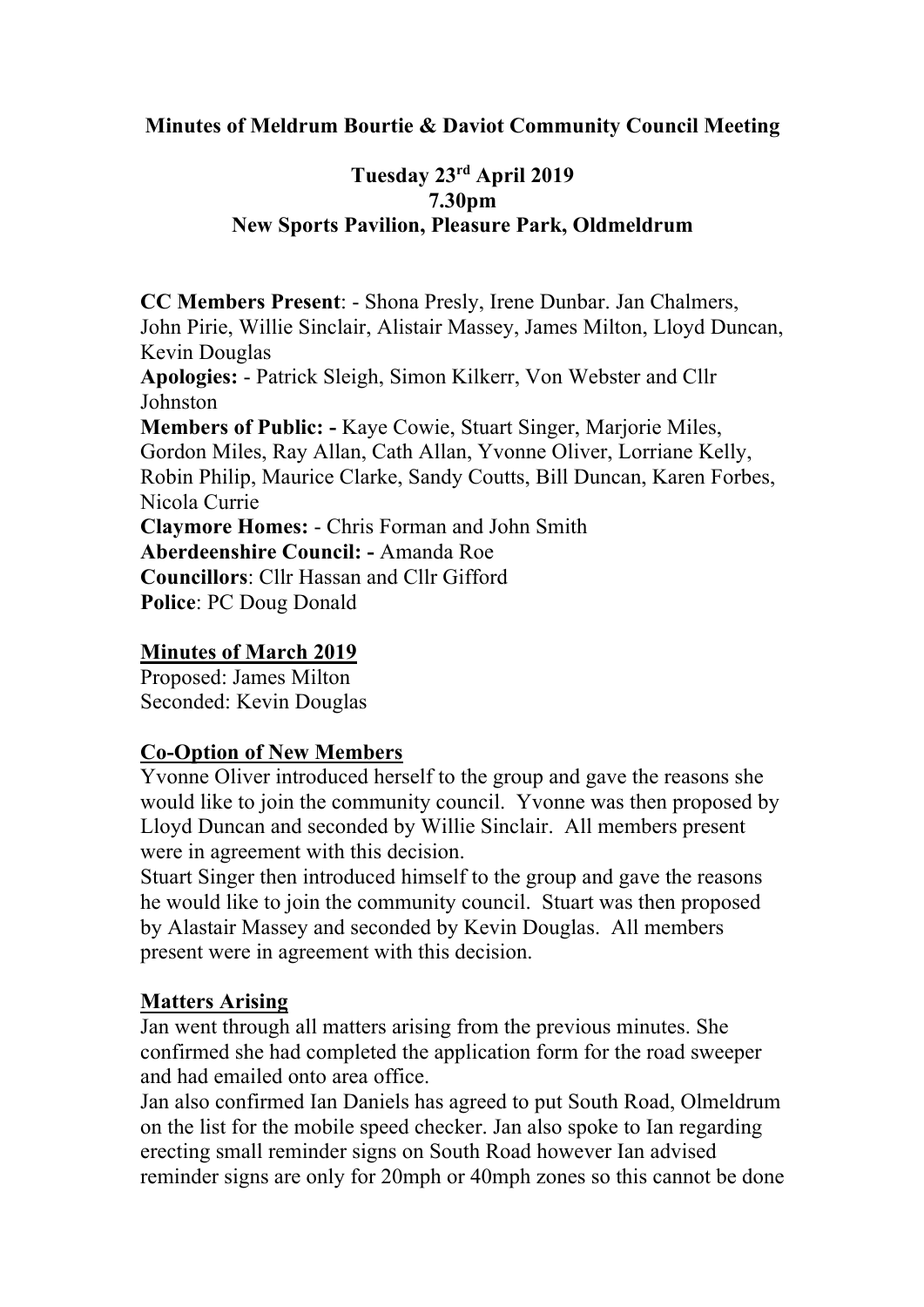on the area of South Road in question. Ian did advise that reminder signs could be placed on Urquhart Road and Commercial Road if the Community Council thought this was a good idea and as speeding is an issue on these two roads the members present agreed to ask for this. ACTION JAN

James asked Cllr Hasan when the uplighters for the town hall were delivered to the council. Cllr Hassan advised he would ask this question and report back to us. ACTION CLLR HASSAN

Jan advised she was still waiting to hear back from Landscape Services regarding John's query about the lethal substances into the mole holes but will chase this up.  $\overline{ACTION JAN}$ 

Jan advised she spoke to Richard Elliot regarding the Access Forum query John had. Richard said there hasn't been an AGM for years however the next meeting is on 29<sup>th</sup> April at 6pm in the Glen Garioch room at Thainstone Agricultural Centre and any member of the community council was most welcome to attend.

#### **Police Report**

Pc Donald reported officers have been carrying out speed checks on the A947 and a large number of motorists have been stopped and some have received notices or been reported to the procurator fiscal. He also confirmed there have been some fixed penalty notices given out on Commerical Road in Oldmeldrum too. Pc Donald advised the mobile speed checker will be allocated to Oldmeldrum next week.

Kaye asked why the speed limit on South Road isn't 20mph the whole length of the road. Pc Donald explained this is because there are only properties on one side of the road for part of it so this is why 30mph comes into force at the end nearest to Ellon. Willie asked if the community garden would count as a reason for introducing 20mph along the whole of the South Road as this facility is well used. Pc Donald advised he would investigate this and report back to us.

#### ACTION PC DONALD

Kevin asked if the mobile speed checker could be placed between Meldrum House roundabout and the Episcopal Church and PC Donald confirmed this would be possible. ACTION PC DONALD

Lorraine stated there are no speed signs on Millburn Road beside the new houses that have been built. Pc Donald advised this is a council issue to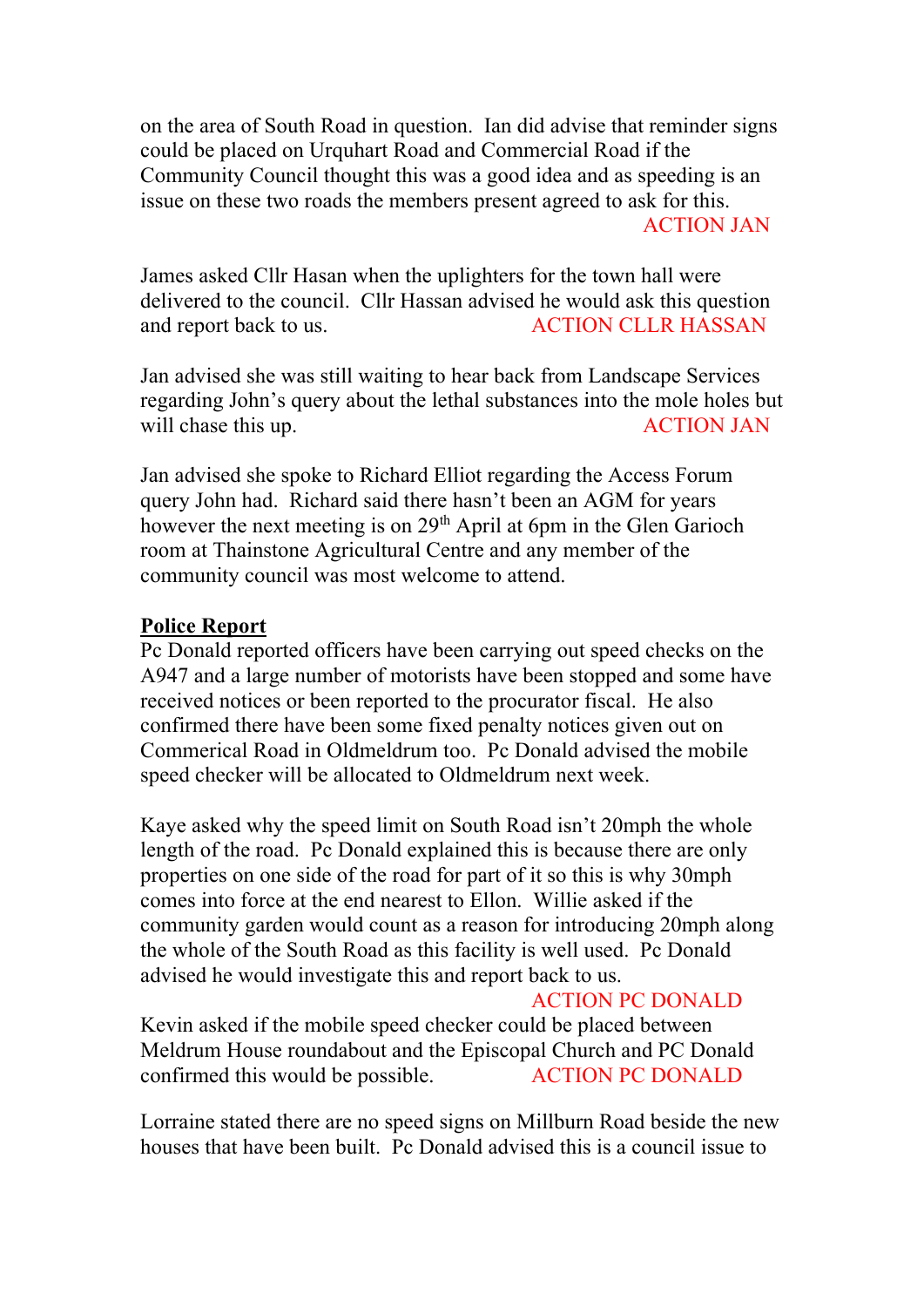we would require to speak to the Roads Department. Jan will speak to Ian Daniels. ACTION JAN

Pc Donald explained there are issues surrounding the derelict properties at Coutens again. Youths are accessing the properties even though the owner has secured them and the police and fire service are being called out quite often to deal with this. Pc Donald stated they have spoken with the owner once again and he has agreed to try and make the property more secure just now. Kevin advised he has spoken to the owner and they are looking at plans at demolish these properties in the near future.

Kaye asked who is responsible for dealing with vehicles that have no tax or MOT. PC Donald confirmed this was the police. Kaye advised of a vehicle currently sitting in the Baker Street car park like this and would like to report it as there is a huge issue with parking in Oldmeldrum and this vehicle is taking up a valuable space so PC Donald took the details and said he would investigate it. ACTION PC DONALD

### **The Glebe, Oldmeldrum**

Shona asked if any members present had any interests to declare before Claymore's presentation. Kevin declared an interest as he is a neighbouring landowner. All members present agreed Kevin should not leave during the presentation. Irene asked if Shona was particularly referring to her when asking that question and Shona replied that she was asking this question of every member. Irene stated the local kirk session has nothing to do with the sale of the Glebe. James asked who owns the land and Irene replied the Church of Scotland.

Chris Forman from Claymore Homes advised they are looking at building 49 homes including affordable homes. He advised this would be made up of the following:  $4 \times 3$  beds,  $15 \times 4$  beds,  $14 \times 5$  beds and  $4 \times 6$  beds. Chris advised they would be looking to commence work in 2020 with 12 units being completed in 2020/2021, 16 units completed in 2021/2022 and the remaining units completed in 2022/2023. After the initial discussions with the planning department they are incorporating the following affordable homes: 4x 3 beds, 4 x 2 bed flats and 4 x 1 bed flats. Chris also confirmed the Church of Scotland will still be retaining 1.3 acres of land within the site.

Chris confirmed there would be a raised table at each junction with crossing points to allow pedestrians to safely cross. Traffic calming measures will be in place on entrance to the site and inside the site itself. He also confirmed the access to the site provides all necessary visibility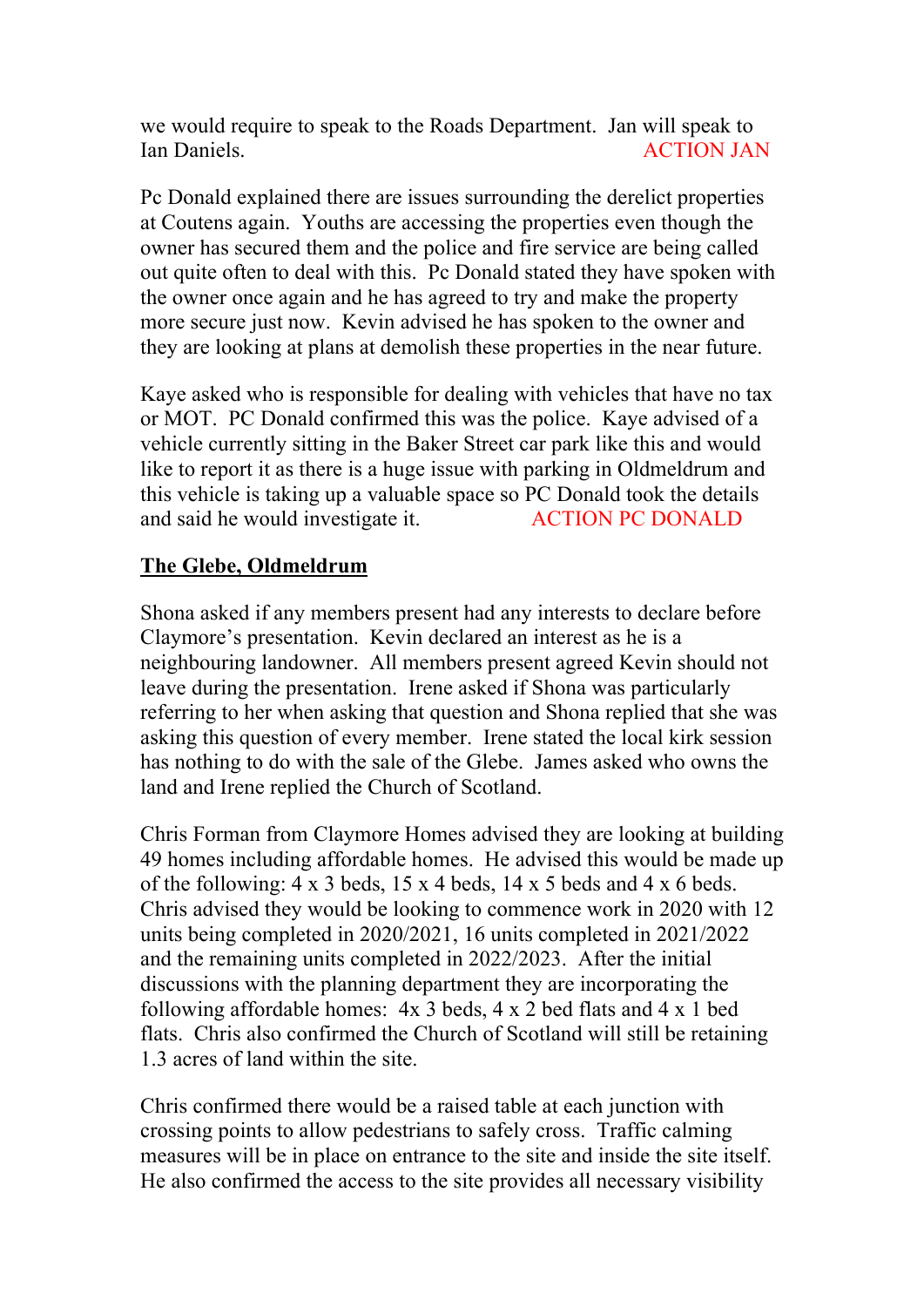splays and the 3.5metre emergency pavement will provide the emergency access should the main entrance be blocked in any way.

Chris advised they are in ongoing talks with Scottish Water who have advised there will be capacity for drainage by the time Claymore wish to build.

Chris also confirmed Landscape design has incorporated some screening to the entrance to the site to cut down the disturbance to neighbouring properties, the central footpath within the site will not be an adoptable footpath with lighting and that the house designs have been discussed with the planners and they are happy with them.

Finally Chris advised they will be looking to submit their application for planning in the next 4 weeks.

Lloyd asked how the mix of houses was decided. Chris advised that no market studies have been done however Claymore is not a typical housebuilder in that they sell houses to be tailored to each purchasers needs/wants. This means is someone would like to reduce the size of a house it can be done relatively easily. Lloyd asked if they could look at some bungalows on the site but Chris stated they have no plans for bungalows at the moment. Kaye said bungalows are always being requested in Meldrum and at the public open meeting Claymore held in October 2018 the claymore employees there stated they would look at bungalows if this was a need that had been identified. John Smith stated he would like to offer a few bungalows and said he would go back to his office to look at this.

Lloyd asked why there are only single footpaths running along one side of the development and not on both sides. Chris advised this is ok with the Council as the traffic calming measures they are putting in means cars cannot drive above 20mph so this makes a very safe development for pedestrians. Lloyd also asked about the amount of open space and if it is in the middle of the development or still on the outside. Chris stated it will still be to the outside of the site and as this is a major development they only require to provide 29% open space.

Alastair asked if there would be a need for two access points. Chris advised they would only need two access points if they build more than 50 houses so confirmed they would need to look for a second access point if they decide to build more than 49.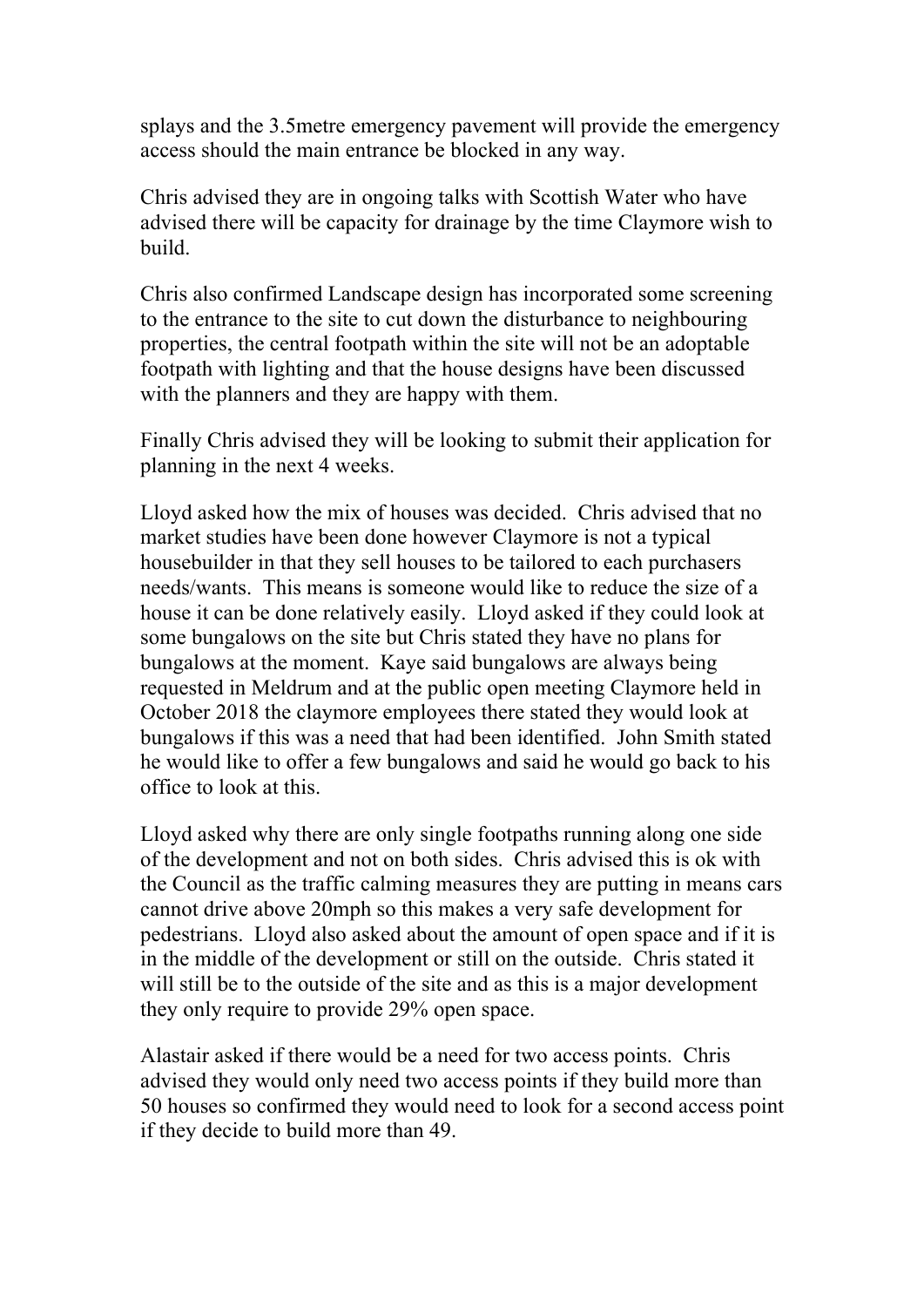Sandy asked how many parking spaces would be allocated to each house. Chris confirmed there would be a total of 20 spaces for the affordable housing, 2 parking spaces for the 3 and 4 beds and 3 spaces for the 6 **beds** 

John stated he will find out the reason they were advised to incorporate the 3.5metre emergency pavement and email this through to Jan.

## ACTION JOHN SMITH

### **Scheme of Establishment**

The members present discussed the new Scheme of Establishment and all agreed we have not encountered any problems so far and all looks good with the scheme.

## **Members of the public**

Kaye asked if we could look at getting the pavement finished that leads up to the cemetery in Daviot as there is a strong need for a fully completed pavement to be there. Nicola commented that Tor Eccosse might have had the duty to complete this pavement but they are no longer in business. Cllr Gifford asked if there has ever been a pavement there and Kaye replied no. Cllr Hassan agreed to check what can be done about this issue. ACTION CLLR HASSAN

Stuart asked who is responsible for the town hall as there are two broken windows there that would require to be fixed prior to the Britain in Bloom judging. James stated it was Pam Baird from Making Meldrum Better so Jan agreed to speak to Pam about this. ACTION JAN

Kaye asked if 1% had been agreed for participatory budgeting. Cllr Gifford advised that different councils are doing different things and it is very much a work in progress just now. Willie asked if "the area" means Formartine or the whole of Aberdeenshire and Cllr Gifford advised it meant the whole of Aberdeenshire. Amanda stated she would be sending out any information to us via email as and when she gets it.

Maurice asked if the minutes of community council meetings are available online. Jan advised they are being posted online now by Richard Elliot to the Oldmeldrum website. Kevin also commented paper copies can be available for anyone who requests them.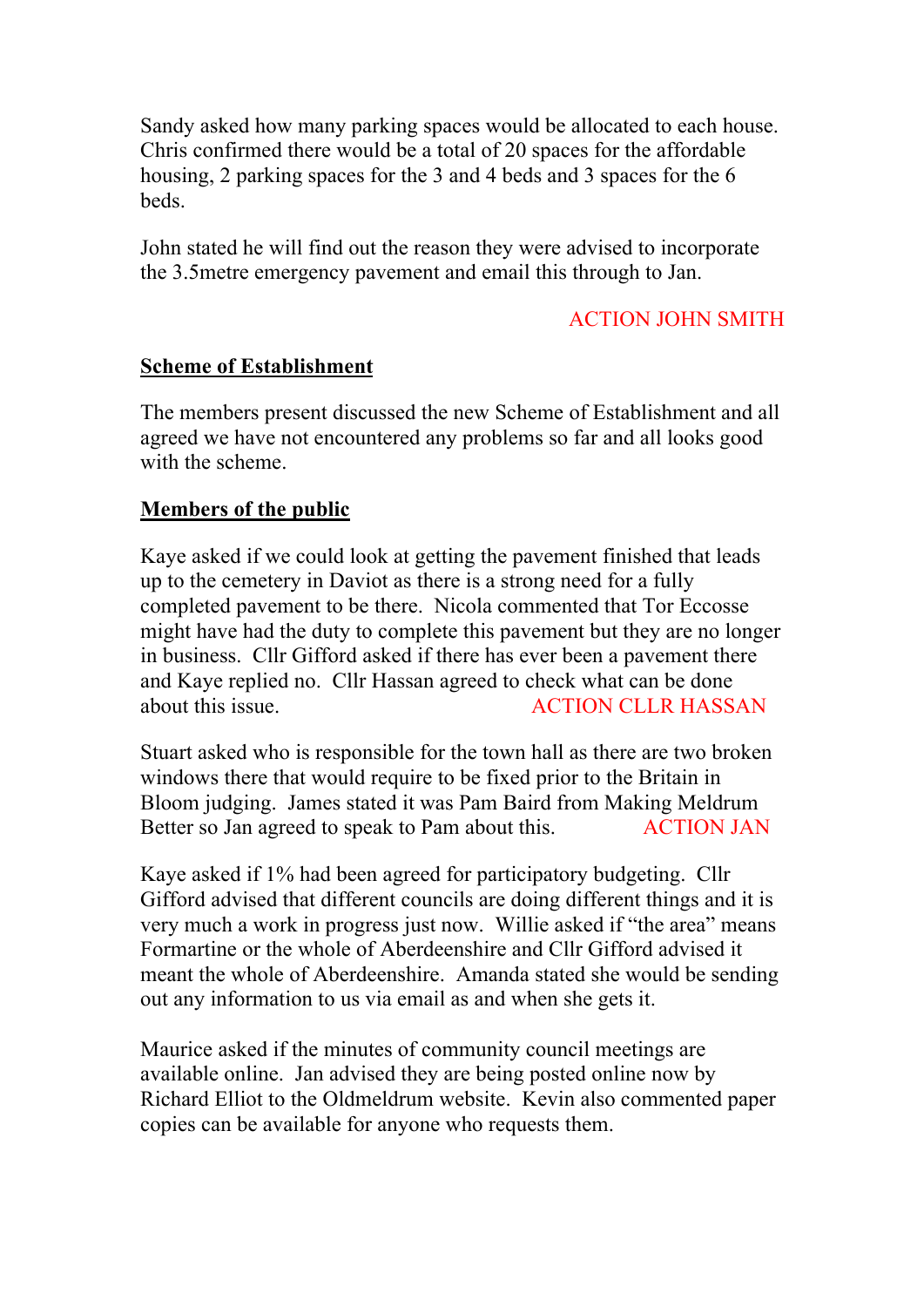Lorraine asked if a playpark could be installed in the lower part of Oldmeldrum. Cllr Gifford replied this wouldn't be possible as the council is in the middle of a playpark review and there are far too many parks already.

#### **Reports from Elected members**

Cllr Hassan emailed the following report –

Formartine Area Committee met on the 26th March. We passed the Landscape Services Revenue and Capital Work Programme for 2019/20. There is maintenance planned for Headstone Stabilisation in cemeteries, and War Memorial cleaning this year, along with Outdoor furniture repairs in our parks – and the levelling of sunken lairs in cemeteries. £46k is set aside for the community bedding plants, volunteer tools, and perennial and wild flower seeds. £5k for Play Area Maintenance arising from inspection, a further £5k for Tree works. As a separate entity in the budget, a replacement slide will be installed in Oldmeldrum. There is also money earmarked for replacement dog bins – and also sportsfield maintenance including Meldrum and Daviot. We also approved an extensive roads maintenance programme for the year – including High Stress Dressing works to the B9001 at Daviot Hospital, the U247C James Street, Bitmac Overlay on the U247C Lower Cowgate, Footway Slurry Seal on South Road and Footway Slurry Seal Prep on Urquhart Road. The Lochter Fishery to Mill of Lumphart Road is on the reserve list of projects, as is Daviot Cemetery to the B9001. On the Bridgeworks scheme is works to the Mill of Lumphart Bridge – extensive invert repairs, repointing and pave and hardening of the verges at a cost of £20k. We also allocated £80,000 from the Area Committee Budget as follows: £12,500 to the Tidy Village Grants Scheme £4,000 to the Towns and Villages Enhancement Group (administered by Formartine Partnership) £1,500 to Formartine In Bloom £1,000 to Formartine Beginning to Blossom £61,000 to the Community Projects Fund

I received a reply from Keith Melvin of the Streetlighting team that the replacement Uplighter lanterns for the Town Hall were delivered but are yet to be installed and he is hopeful to have them implemented soon. I have nominated Mr Andrew McCartney, well known to Community Council members, for the Aberdeenshire Provost's annual awards luncheon to be held on Wednesday the 5th June and will have great pleasure in welcoming Andrew along to the Council Headquarters to recognise his long service to both this Community Council and the Meldrum Amenities Group. Finally, it is my great honour to be attending and officiating at the opening of Meldrum Petanque Piste this coming Saturday in my capacity as Chairman of the Gordon Leisure Projects Trust – a Funding mechanism overseen by Aberdeenshire Council. When we discussed the application from the group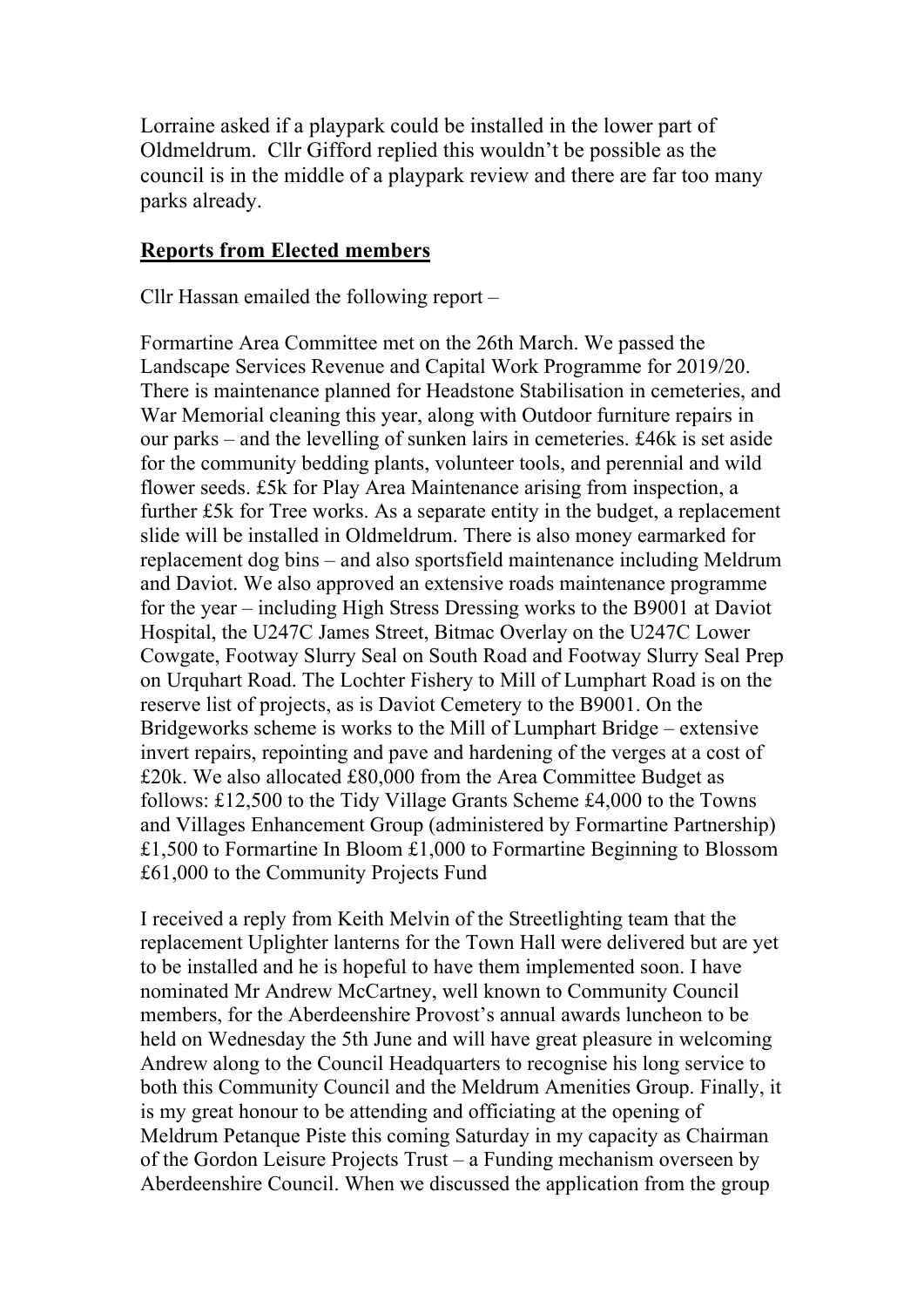for funding last year it had the unanimous backing of Trustees and I hope now it has been delivered - thanks to the work of the volunteers - that it will become an additional well-used facility in Oldmeldrum for many years to come.

#### **Treasurers Report**

It was reported the Bank Balance as at  $23<sup>rd</sup>$  April is £6,265.10.

#### **Secretarial Report**

See attached

#### **Planning Report**

John gave a report on the planning applications for April and advised he would like to talk about the Chapelpark application in more detail.

Shona asked if any member present had any interests to declare in Chapelpark. Kevin declared an interest in this as he is a neighbouring land owner. All members present agreed they were happy for Kevin to stay so he did not leave the room. Shona again asked if any member wished to declare an interest and no other member present declared an interest in this land.

John Pirie gave a detailed history of the Chapelpark development planning application. He advised the application for planning in principal was for road widening, hub, the reinstatement of lovers lane and 35 houses over the whole site with a large area of open space. This community council supported it because of this with 11 votes for and 3 against and the council passed it on 29th September 2016 with 31 for and 21 against. This application that was passed included all the things stated above. Since then Aberdeenshire Council submitted the hub application on 27th august 2018 and this remains undecided. John also commented Aberdeenshire Council were poised to complete the road widening but this was aborted at the last minute. He advised the application is now for 35 homes (phase 1) on a reduced area on what was granted in planning in principal and the reinstatement of lovers lane is now missing.

Bill Duncan from the Episcopal Church advised they were more interested in the drainage issues as opposed to the actual houses, hub etc as flooding is a large continuous problem for them. He advised they found fifteen feet of standing water under the church when they did a small extension so they tried to drain it and make sure any water around the church goes into the storm water drainage which goes on into the A947. He advised the Episcopal Church has had a visit from Scotia regarding drainage and they stated they would try and tackle this issue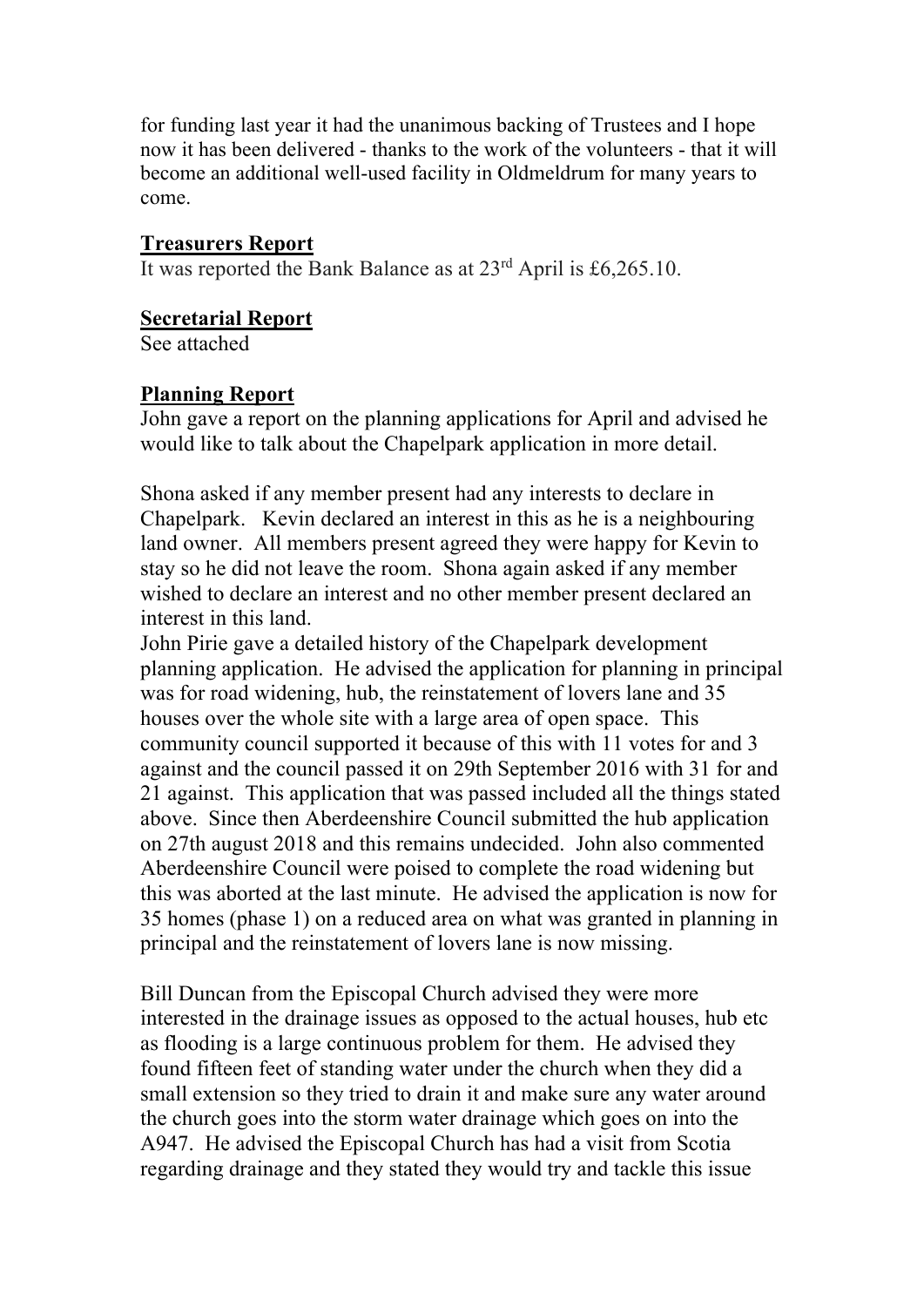however the church are still waiting to see a proper arrangement for this drainage and the builder assured them this would happen. Bill concluded by making the comment they have an active private cemetery with Aberdeenshire Council carrying out the work prior and after funerals. Kevin agreed with Bill's comments as he is also a neighbouring landowner and can see the drainage issues. He also gave an interesting and detailed overview of drainage in this area of Oldmeldrum. Maurice Clarke also stated there is a drainage problem in that whole area.

Stuart stated the comment made by Cllr Johnston at the last meeting surrounding the road widening was incorrect. Stuart advised he has confirmation from the Paterson family that the council had assumed the hedge was theirs however the ownership did still lie with the Paterson's so couldn't let the works begin because of this. Stuart also made the comment that Aberdeenshire Council has reneged on the deal they had with the Paterson family and this is why the hub planning has not been approved.

Kaye Cowie stated at the open meeting with the Paterson family and Lippe Architects in the Royal British Legion in 2016 the question was raised as to who would be paying for the drainage for this site including pumps but there was no answer given. The representative from Lippe Architects said she would find this information out and report back to the community council but this information was never reported back.

Irene stated the hub application has been live since August 2018 and really felt the community council needed to ask why this still hasn't been passed. Lloyd suggested we, as a community council, write to the team within Aberdeenshire Council as well as Scotia Homes to ask for their current position regarding this. All members present agreed with this so Jan will write to them both tomorrow (24th April) ACTION JAN

It was also pointed out that the date for commenting on this application expires on 9th May and was felt we should ask for an extension to this date to allow us time to gain the written statements from the above and discuss fully. Jan agreed to ask the planning department. ACTION JAN

The splitting of the unit at the co-op was also discussed with James proposing the community council objects to it on the basis of the town centre requiring to be protected. All members present agreed to this and Jan and Shona will write a letter to the planning department to this effect.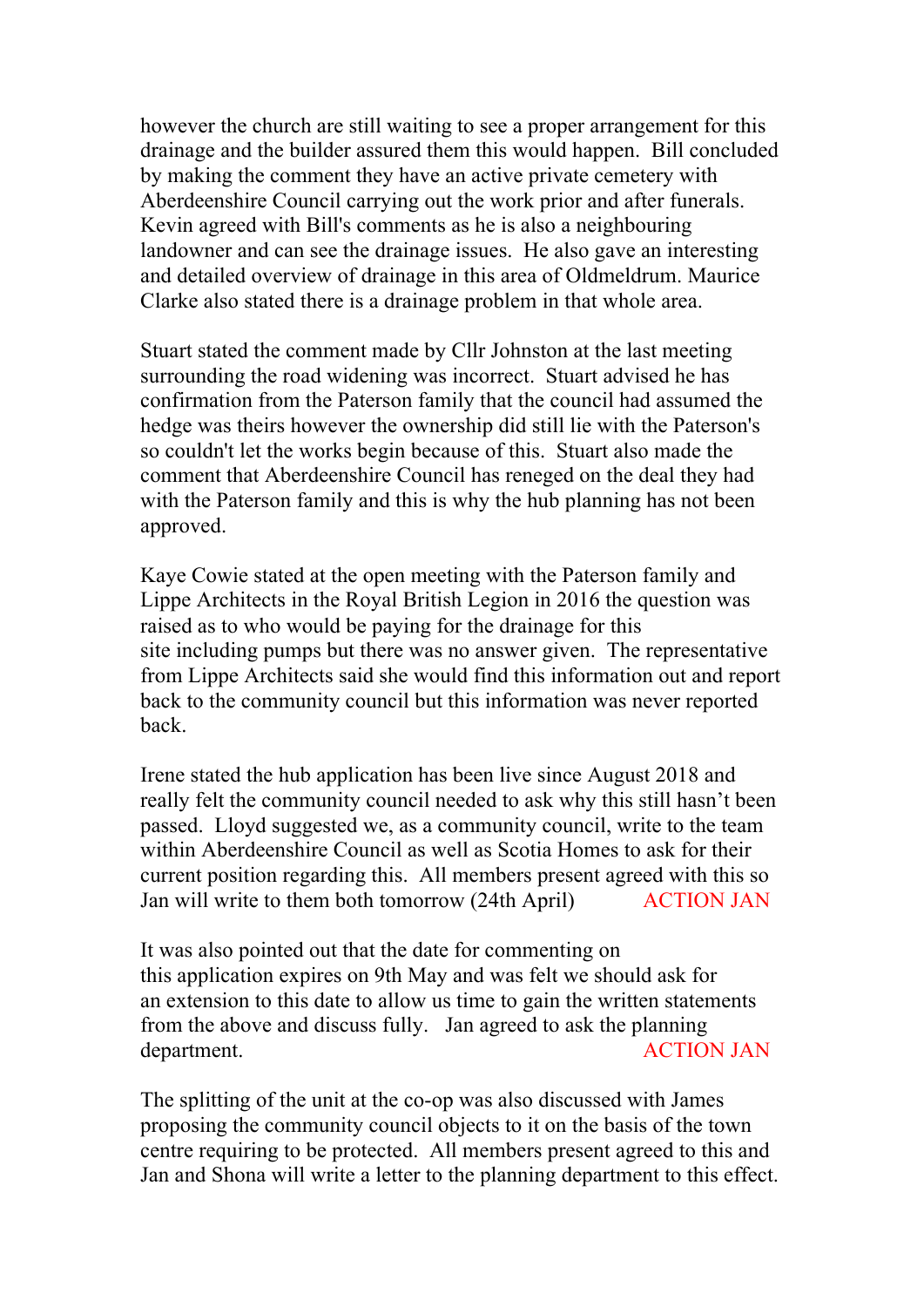## ACTION JAN/SHONA

### **Future Vision**

Jan gave a report on the meeting some of the group had with Rod Gunson earlier that day. Rod has nearly completed the glossy brochure and will have the final copy for us to approve by the end of May.

## **MAIG**

Andrew McCartney emailed through the following report -

MAIG members have involved with Doug Smith in restoring Sailor Boy back onto his landward stance. This could not have been completed without the help of Sandy Dunbar & his staff. Graeme wood also lent us his mini digger to excavate a new sub base. The Rotary club have donated £250 towards costs for concrete etc. The plan now is for Doug Smith to form a stone border surrounding the statue, MAIG & Rotary are going to remove all the remaining shrubbery and Doug will form a stone wall the length of the car park, this in turn will form an area for flowers which MAIG will plant &. maintain. The final product will much improve the visual approaches into the town centre. It is the intention to site an information plaque similar to the ones already informing visitors of the notable people born in Meldrum who have made their imprint out with the town. We will have to raise further funds towards this info plaque & perhaps the CC may wish to consider a donation towards this item.

Recently MAIG organised a Spring clean litter pick where we had 50 volunteers from various community organisations including members of the CC. This was a tremendous response resulting in a great pile of rubbish being collected. Sadly the amount of dog pooh bags recovered from shrubbery sites is a poor reflection on irresponsible dog owners. We had insufficient time to complete all that we had aimed to cover, it would be our intention to plan a further litter pick prior to the town being judged in the national "Beautiful Scotland" We hope that the CC will be able to employ a town orderly to assist in keeping the town spic and span over the summer months. With regards to the sum of money that you mentioned which the business group were going to donate to MAIG for the MAIG committee to consider contributing to extend the town orderly project has at this stage not been handed over.

The inaugural opening of the Meldrum Pétanque & Croquet club will be officially opened by Cllr Andrew Hassan this Saturday at 10 am Light refreshments will be available and we hope members of the CC will be able to attend.

MAIG. volunteers are currently busy preparing and growing plants for